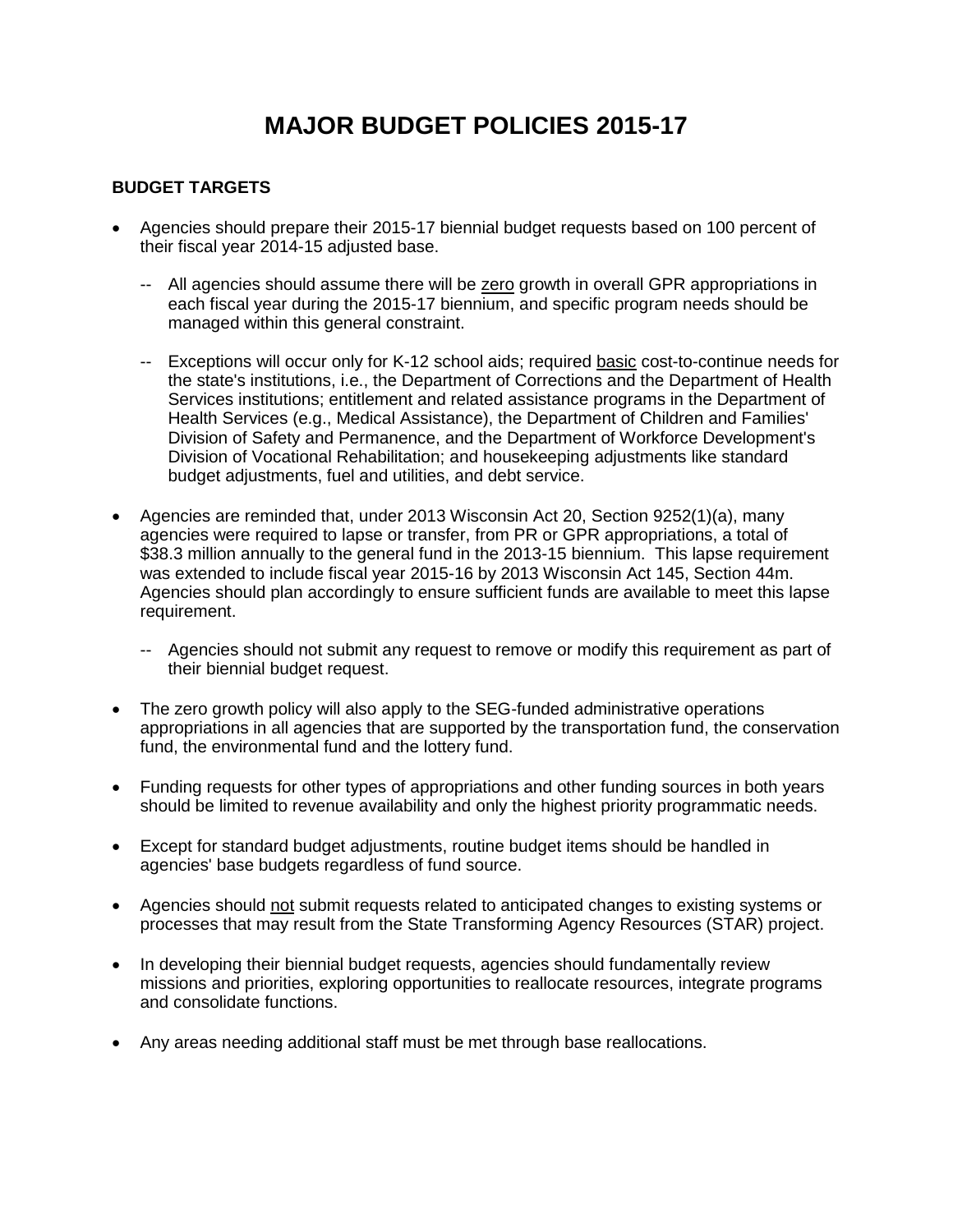- Note: Agencies must receive approval from the State Budget Office before proposing to use funding sources in another agency to stay within budget targets, to absorb operations' reductions or to fund any new initiatives.
- Proposals that transfer functions or programs, including related costs and staff, between agencies should result in zero growth in overall state appropriations (i.e., the transferring agency should have lower overall appropriations to offset the increase at the receiving agency). All agencies involved in the transfer should notify the State Budget Office during the initial stages of considering any such proposal to facilitate review of the request and allocation of any projected savings between the agencies.
- Where reductions and efficiencies in state operations result in reductions in positions, agencies should make all efforts to accomplish the reductions without layoffs.

# **PERFORMANCE MEASUREMENTS IN BUDGETING**

- Agencies need to report on the performance measures they identified for previous biennial budgets. These measures should relate to agencies' broad Chapter 20 budget programs. If needed to capture significant shifts in agency function, additional measures could be added; however, only a few measures should be presented so there is a clear focus on results.
- For the 2015-17 budget, agencies need to report actual outcome measures through fiscal year 2012-13 and fiscal year 2013-14. Planned outcome measures should be listed for fiscal year 2014-15, fiscal year 2015-16 and fiscal year 2016-17. Agencies should track and maintain data going forward to present actual performance data for a fiscal year compared to planned performance. (A calendar year may be used if data is collected on that basis. Please note where calendar years are used.)
- The State Budget Office will include performance measures developed by an agency in the Executive Budget Book, and agencies should reference measures in decision items, where relevant.
- Agency descriptions and performance measures will be included in the state budget system and must be updated in that system. It is important for agencies to follow the prescribed format to ensure consistency and compatibility.

# **BUDGETING FOR INFORMATION TECHNOLOGY**

Requests for funding of information technology projects should identify the link between the project and the state's business goals, conformity to the Department of Administration's Policies and Procedures for Information Technology Management, and provide specific information about each project, including executive sponsorship. Consistent with information technology strategic planning, project definitions must include a standard return on investment (ROI) calculation.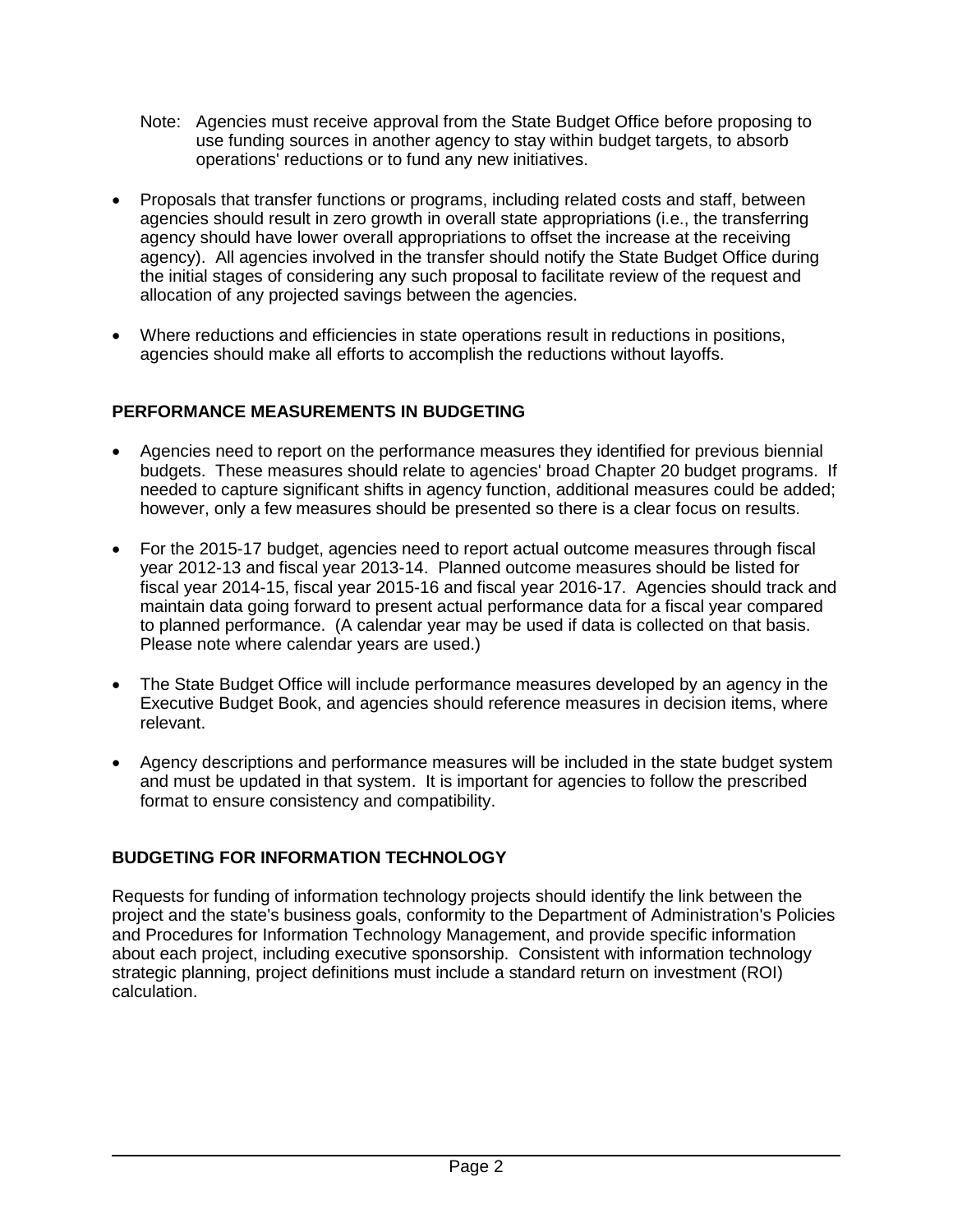#### **BUDGETING FOR DEPARTMENT OF ADMINISTRATION RATE CHANGES**

Agencies should not reflect anticipated rate changes from the various divisions within the Department of Administration in their 2015-17 budget requests. Forecasting of rates and impacts on individual agency budgets will be addressed by the Department of Administration in developing the Governor's 2015-17 budget.

#### **FEDERAL FUNDS**

The state has a goal of increasing the ongoing receipt of federal funds where the use of federal funding is consistent with state program goals. In order to increase the amount of federal funds received, agencies should conduct the following review:

- Examine existing grant awards to ensure that they are fully utilized and consistent with agency priorities. If unexpended grant authority is available, the agency should reallocate the funds to other activities to the extent possible under state and federal rules.
- Agencies may also identify, in the form of a policy paper submitted on September 15, additional federal grant opportunities that were not included in the agency's request. Such opportunities may be considered for funding by the State Budget Office during budget deliberations.

## **STATUTORY LANGUAGE GUIDELINES**

- Agencies should seek to limit policy items unrelated to appropriation changes for inclusion in the Governor's budget.
	- Note: Please contact your State Budget Office analyst to discuss whether a particular initiative is appropriate for submission as a budget request.
- Agencies should not submit extensive lists of technical or housekeeping changes for inclusion in the Governor's budget. Proposed changes for separate nonbudget legislation can be submitted to the State Budget Office for review and approval, separate from the budget request.

Note: Please contact your State Budget Office analyst if these types of changes are sought.

- As in past budgets, prior to September 15, agencies may work directly with the Legislative Reference Bureau in preparing statutory language items related to the budget. After September 15, all drafting and redrafting requests related to the budget must come from the State Budget Office.
- The Legislative Reference Bureau strongly discourages agencies from submitting budget bill drafts that agencies have drafted. Instead, agencies should submit memoranda identifying what they are seeking to accomplish.
- The detailed budget instructions will provide more information on statutory language submittal requirements.